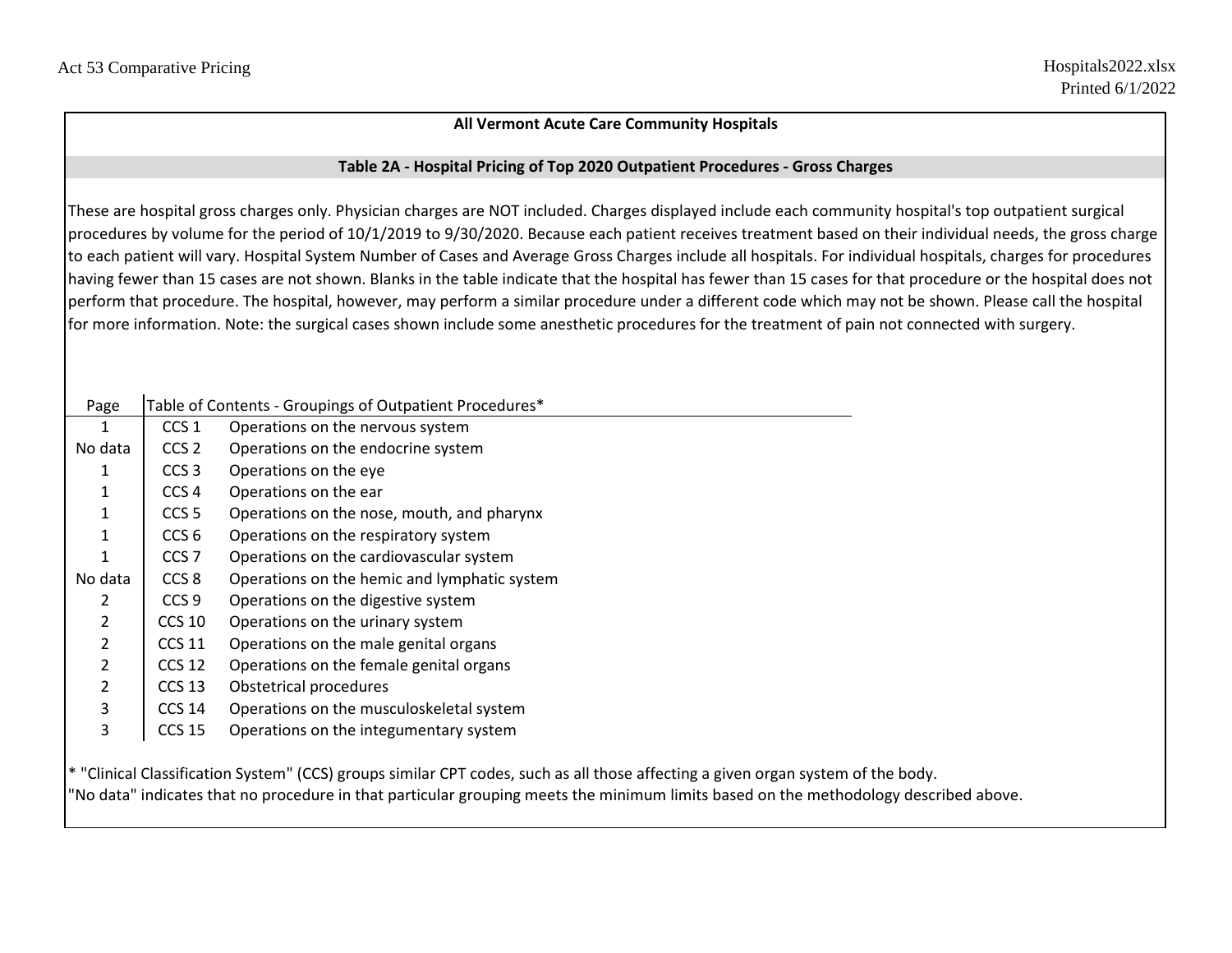### Act 53 Comparative Pricing **Exercise 2022.xlsx** Hospitals2022.xlsx

| <b>Outpatient Procedures</b>             |                                                             | <b>Hospital System</b>                    |                                              | Vermont Community Hospitals - Charges Displayed Include Each Hospital's Top Outpatient Procedures By Volume |                                         |                    |                                       |                                                    |                               |                                  |                                                 |                                       |                             |                                          |                                                  |                         |                                                   |
|------------------------------------------|-------------------------------------------------------------|-------------------------------------------|----------------------------------------------|-------------------------------------------------------------------------------------------------------------|-----------------------------------------|--------------------|---------------------------------------|----------------------------------------------------|-------------------------------|----------------------------------|-------------------------------------------------|---------------------------------------|-----------------------------|------------------------------------------|--------------------------------------------------|-------------------------|---------------------------------------------------|
| CCS High-<br>level<br>Group <sup>+</sup> | <b>CCS Single-level Category</b>                            | System<br>Number of<br>Cases <sup>2</sup> | System<br>Average<br>Gross<br><b>Charges</b> | <b>Brattleboro</b><br>Memorial<br>Hospital                                                                  | Central<br>Vermont<br>Medical<br>Center | Copley<br>Hospital | <b>§</b> Gifford<br>Medical<br>Center | Grace<br>Cottage<br>Family<br>Health &<br>Hospital | Mount<br>Ascutney<br>Hospital | <b>North Country</b><br>Hospital | Northeastern<br>Vermont<br>Regional<br>Hospital | Northwestern<br><b>Medical Center</b> | Porter<br>Medical<br>Center | Rutland<br>Regional<br>Medical<br>Center | Southwestern<br><b>Vermont Medical</b><br>Center | Springfield<br>Hospital | University of<br>Vermont<br><b>Medical Center</b> |
|                                          | CCS 1: Operations on the nervous system                     |                                           |                                              |                                                                                                             |                                         |                    |                                       |                                                    |                               |                                  |                                                 |                                       |                             |                                          |                                                  |                         |                                                   |
| 5                                        | Insert cath, spinal stimulator, inject into spinal canal    | 3,460                                     | \$2,416                                      |                                                                                                             | \$919                                   | \$1,598            | \$1,968                               |                                                    | \$2,275                       | \$3,345                          | \$1,668                                         |                                       |                             | \$1,836                                  | \$3,072                                          |                         | \$3,092                                           |
| 6                                        | Decompression peripheral nerve                              | 1,248                                     | \$5,699                                      | \$5,033                                                                                                     | \$6,324                                 | \$5,033            | \$12,644                              |                                                    |                               | \$9,398                          | \$10,907                                        | \$4,551                               | \$5,666                     | \$4,841                                  | \$2,336                                          | \$2,156                 | \$4,573                                           |
| $\overline{7}$                           | Other diagnostic nervous system procedures                  | 3,783                                     | \$2,968                                      |                                                                                                             |                                         | \$3,895            | \$486                                 |                                                    | \$1,211                       | \$7,263                          |                                                 |                                       |                             | \$2,779                                  | \$2,523                                          |                         | \$2,700                                           |
| 8                                        | Other non-OR or closed therapeutic nerv syst procs          | 3,474                                     | \$4,042                                      |                                                                                                             | \$2,219                                 | \$1,659            | \$3,238                               |                                                    | \$5,061                       | \$3,291                          | \$4,825                                         |                                       |                             | \$3,228                                  | \$3,607                                          |                         | \$4,467                                           |
| 9                                        | Other OR therapeutic nervous system procedures              | 543                                       | \$9,822                                      |                                                                                                             |                                         |                    |                                       |                                                    |                               |                                  | \$11,191                                        |                                       |                             | \$7,578                                  |                                                  |                         | \$9,555                                           |
| CCS 3: Operations on the eye             |                                                             |                                           |                                              |                                                                                                             |                                         |                    |                                       |                                                    |                               |                                  |                                                 |                                       |                             |                                          |                                                  |                         |                                                   |
| 15                                       | Lens & cataract procedures                                  | 3,544                                     | \$5,931                                      | \$6,216                                                                                                     | \$5,821                                 | \$5,625            | \$8,184                               |                                                    | \$6,249                       | \$7,584                          | \$12,278                                        | \$5,607                               | \$4,214                     | \$5,057                                  |                                                  |                         | \$5,254                                           |
| 21                                       | Other extraocular muscle & orbit therapeutic<br>procedures  | 80                                        | \$12,991                                     |                                                                                                             |                                         |                    | \$14,397                              |                                                    |                               |                                  |                                                 |                                       |                             |                                          |                                                  |                         | \$11,816                                          |
|                                          | CCS 4: Operations on the ear                                |                                           |                                              |                                                                                                             |                                         |                    |                                       |                                                    |                               |                                  |                                                 |                                       |                             |                                          |                                                  |                         |                                                   |
| 23                                       | Myringotomy                                                 | 552                                       | \$3,682                                      |                                                                                                             | \$4,919                                 |                    |                                       |                                                    |                               |                                  |                                                 | \$4,243                               | \$5,215                     | \$1,473                                  |                                                  |                         | \$3,647                                           |
| 26                                       | Other therapeutic ear procedures                            | 2,016                                     | \$1,564                                      |                                                                                                             |                                         |                    |                                       |                                                    |                               |                                  |                                                 |                                       |                             | \$273                                    |                                                  |                         | \$3,771                                           |
|                                          | CCS 5: Operations on the nose, mouth, and pharynx           |                                           |                                              |                                                                                                             |                                         |                    |                                       |                                                    |                               |                                  |                                                 |                                       |                             |                                          |                                                  |                         |                                                   |
| 28                                       | Plastic procedures on nose                                  | 226                                       | \$12,355                                     |                                                                                                             |                                         |                    |                                       |                                                    |                               |                                  |                                                 | \$7,966                               | \$12,683                    | \$11,285                                 |                                                  |                         | \$19,819                                          |
| 30                                       | Tonsillectomy and/or adenoidectomy                          | 489                                       | \$7,659                                      |                                                                                                             | \$10,110                                |                    |                                       |                                                    |                               | \$9,489                          | \$16,160                                        | \$5,418                               | \$8,707                     | \$7,258                                  | \$6,132                                          |                         | \$7,135                                           |
| 31                                       | Diagnostic procedures on nose, mouth & pharynx              | 1,802                                     | \$662                                        |                                                                                                             | \$1,630                                 |                    | \$445                                 |                                                    |                               | \$600                            |                                                 |                                       |                             | \$481                                    | \$353                                            |                         | \$787                                             |
| 33                                       | Other OR therapeutic procedures on nose, mouth &<br>pharvnx | 276                                       | \$12,922                                     |                                                                                                             | \$13,211                                |                    |                                       |                                                    |                               |                                  |                                                 |                                       | \$13,115                    | \$5,932                                  |                                                  |                         | \$17,164                                          |
|                                          | CCS 6: Operations on the respiratory system                 |                                           |                                              |                                                                                                             |                                         |                    |                                       |                                                    |                               |                                  |                                                 |                                       |                             |                                          |                                                  |                         |                                                   |
| 35                                       | Tracheoscopy & laryngoscopy with biopsy                     | 1,499                                     | \$870                                        |                                                                                                             | \$4,611                                 |                    |                                       |                                                    |                               |                                  |                                                 |                                       |                             | \$511                                    |                                                  |                         | \$1,051                                           |
| 38                                       | Other diagnostic procedures on lung & bronchus              | 8,451                                     | \$1,004                                      | \$496                                                                                                       | \$820                                   | \$554              | \$1,847                               |                                                    | \$956                         | \$1,611                          | \$1,274                                         | \$316                                 |                             | \$1,277                                  | \$439                                            | \$593                   | \$1,114                                           |
|                                          | CCS 7: Operations on the cardiovascular system              |                                           |                                              |                                                                                                             |                                         |                    |                                       |                                                    |                               |                                  |                                                 |                                       |                             |                                          |                                                  |                         |                                                   |
| 54                                       | Other vascular catheterization, not heart                   | 1,094                                     | \$11,659                                     | \$9,225                                                                                                     | \$8,223                                 | \$10,757           |                                       |                                                    |                               | \$15,997                         | \$13,793                                        |                                       |                             | \$9,064                                  | \$7,382                                          |                         | \$13,373                                          |
| 62                                       | Other diagnostic cardiovascular procedures                  | 592                                       | \$5,282                                      | \$764                                                                                                       | \$2,990                                 |                    | \$730                                 |                                                    |                               |                                  |                                                 |                                       |                             | \$4,291                                  | \$185                                            |                         | \$8,095                                           |
| 63                                       | Other non-OR therapeutic cardiovascular procedures          | 3,447                                     | \$1,811                                      | \$6,614                                                                                                     | \$1,727                                 | \$847              |                                       |                                                    |                               | \$6,143                          | \$1,518                                         | \$424                                 | \$927                       | \$2,073                                  | \$744                                            | \$731                   | \$2,500                                           |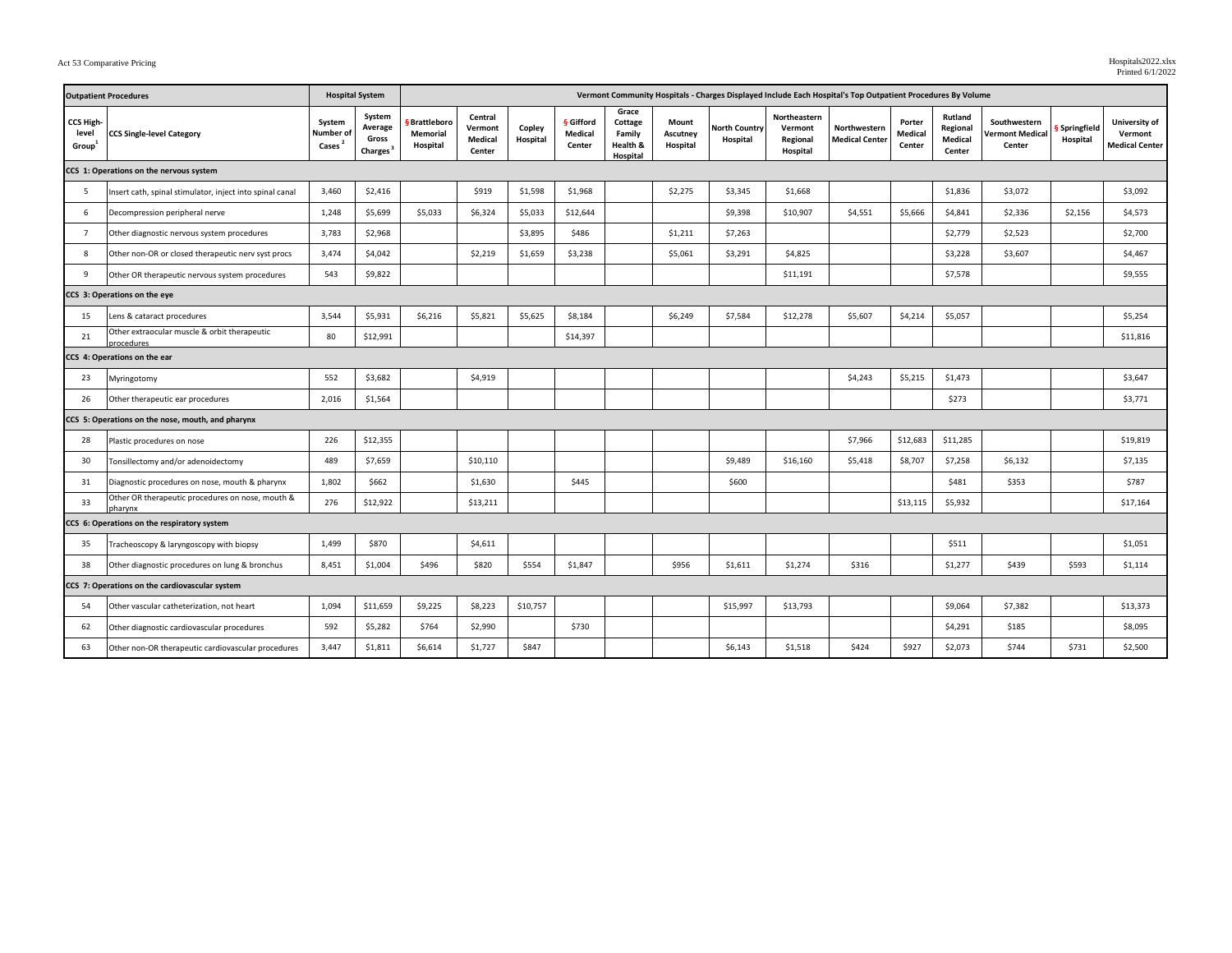### Act 53 Comparative Pricing **Exercise 2022.xlsx** Hospitals2022.xlsx

Hospitals2022.xlsx<br>Printed 6/1/2022

| <b>Outpatient Procedures</b> |                                                              |                                           | <b>Hospital System</b>                             | Vermont Community Hospitals - Charges Displayed Include Each Hospital's Top Outpatient Procedures By Volume |                                         |                    |                                       |                                                    |                               |                                  |                                                 |                                       |                             |                                          |                                           |                         |                                            |
|------------------------------|--------------------------------------------------------------|-------------------------------------------|----------------------------------------------------|-------------------------------------------------------------------------------------------------------------|-----------------------------------------|--------------------|---------------------------------------|----------------------------------------------------|-------------------------------|----------------------------------|-------------------------------------------------|---------------------------------------|-----------------------------|------------------------------------------|-------------------------------------------|-------------------------|--------------------------------------------|
| CCS High-<br>level<br>Group' | <b>CCS Single-level Category</b>                             | System<br>Number of<br>Cases <sup>2</sup> | System<br>Average<br>Gross<br>Charges <sup>®</sup> | <b>Brattleboro</b><br>Memorial<br>Hospital                                                                  | Central<br>Vermont<br>Medical<br>Center | Copley<br>Hospital | <b>§</b> Gifford<br>Medical<br>Center | Grace<br>Cottage<br>Family<br>Health &<br>Hospital | Mount<br>Ascutney<br>Hospital | <b>North Country</b><br>Hospital | Northeastern<br>Vermont<br>Regional<br>Hospital | Northwestern<br><b>Medical Center</b> | Porter<br>Medical<br>Center | Rutland<br>Regional<br>Medical<br>Center | Southwestern<br>Vermont Medical<br>Center | Springfield<br>Hospital | University of<br>Vermont<br>Medical Center |
|                              | CCS 9: Operations on the digestive system                    |                                           |                                                    |                                                                                                             |                                         |                    |                                       |                                                    |                               |                                  |                                                 |                                       |                             |                                          |                                           |                         |                                            |
| 69                           | <b>Esophageal dilatation</b>                                 | 315                                       | \$5,055                                            | \$4,260                                                                                                     | \$5,142                                 |                    |                                       |                                                    |                               | \$6,541                          |                                                 | \$3,736                               |                             | \$5,371                                  |                                           |                         | \$5,781                                    |
| 70                           | Upper gastrointestinal endoscopy, biopsy                     | 4,006                                     | \$4,104                                            | \$4,177                                                                                                     | \$4,184                                 | \$3,470            | \$6,930                               |                                                    | \$3,955                       | \$6,699                          | \$6,222                                         | \$2,409                               | \$4,021                     | \$5,048                                  | \$2,520                                   | \$3,176                 | \$4,258                                    |
| 76                           | Colonoscopy & biopsy                                         | 16,969                                    | \$4,555                                            | \$4,497                                                                                                     | \$4,988                                 | \$3,694            | \$6,526                               |                                                    | \$3,337                       | \$6,742                          | \$6,732                                         | \$1,914                               | \$3,831                     | \$5,477                                  | \$3,235                                   | \$2,858                 | \$5,351                                    |
| 80                           | Appendectomy                                                 | 79                                        | \$14,578                                           |                                                                                                             |                                         |                    |                                       |                                                    |                               |                                  |                                                 |                                       |                             | \$8,141                                  |                                           |                         | \$16,286                                   |
| 84                           | Cholecystectomy & common duct exploration                    | 786                                       | \$15,123                                           | \$13,737                                                                                                    | \$15,806                                | \$15,667           |                                       |                                                    | \$21,017                      | \$21,640                         | \$27,199                                        | \$11,451                              | \$21,008                    | \$11,507                                 | \$10,615                                  | \$10,275                | \$14,983                                   |
| 85                           | Inguinal & femoral hernia repair                             | 1,085                                     | \$14,251                                           | \$10,633                                                                                                    | \$12,544                                | \$15,350           | \$31,347                              |                                                    | \$20,037                      | \$25,981                         | \$23,105                                        | \$10,839                              | \$16,076                    | \$11,643                                 | \$13,466                                  | \$9,440                 | \$12,418                                   |
| 86                           | Other hernia repair                                          | 682                                       | \$13,574                                           | \$9,861                                                                                                     | \$10,649                                | \$16,371           | \$25,481                              |                                                    | \$16,848                      | \$19,563                         | \$22,379                                        | \$9,101                               | \$14,275                    | \$13,513                                 | \$10,671                                  | \$10,385                | \$14,360                                   |
| 88                           | Abdominal paracentesis                                       | 478                                       | \$2,259                                            | \$5,438                                                                                                     | \$1,737                                 | \$992              |                                       |                                                    |                               | \$1,595                          |                                                 |                                       |                             | \$3,190                                  | \$2,652                                   |                         | \$1,844                                    |
| 91                           | Peritoneal dialysis                                          | 3,407                                     | \$11,177                                           |                                                                                                             |                                         |                    |                                       |                                                    |                               |                                  |                                                 |                                       |                             |                                          | \$36,949                                  |                         | \$10,652                                   |
|                              | CCS 10: Operations on the urinary system                     |                                           |                                                    |                                                                                                             |                                         |                    |                                       |                                                    |                               |                                  |                                                 |                                       |                             |                                          |                                           |                         |                                            |
| 100                          | Endoscopy & endoscopic biopsy of the urinary tract           | 1,434                                     | \$2,399                                            |                                                                                                             | \$6,969                                 |                    | \$8,737                               |                                                    |                               |                                  | \$11,756                                        |                                       |                             | \$1,896                                  |                                           |                         | \$1,761                                    |
| 101                          | Transurethral excision, drainage, rem urinary<br>obstruction | 793                                       | \$8,181                                            | \$10,108                                                                                                    | \$10,367                                | \$10,306           | \$20,719                              |                                                    |                               | \$15,785                         | \$17,823                                        |                                       | \$13,869                    | \$5,446                                  | \$7,916                                   | \$12,171                | \$5,803                                    |
| 102                          | Ureteral catheterization                                     | 274                                       | \$9,313                                            |                                                                                                             | \$6,705                                 |                    |                                       |                                                    |                               |                                  | \$12,733                                        | \$7,561                               |                             |                                          |                                           |                         | \$10,171                                   |
| 107                          | Extracorporeal lithotripsy, urinary                          | 837                                       | \$15,988                                           | \$14,502                                                                                                    | \$12,207                                | \$9,745            | \$12,391                              |                                                    |                               | \$26,365                         | \$23,439                                        | \$9,102                               | \$16,371                    | \$18,673                                 | \$19,710                                  | \$15,157                | \$15,545                                   |
| 108                          | Indwelling catheter                                          | 704                                       | \$432                                              |                                                                                                             |                                         |                    |                                       |                                                    |                               |                                  |                                                 |                                       |                             | \$450                                    |                                           |                         | \$384                                      |
| 112                          | Other OR therapeutic procedures of urinary tract             | 330                                       | \$10,978                                           |                                                                                                             |                                         |                    | \$13,460                              |                                                    |                               |                                  |                                                 |                                       | \$8,903                     | \$9,329                                  |                                           | \$8,170                 | \$11,647                                   |
|                              | CCS 11: Operations on the male genital organs                |                                           |                                                    |                                                                                                             |                                         |                    |                                       |                                                    |                               |                                  |                                                 |                                       |                             |                                          |                                           |                         |                                            |
| 116                          | Diagnostic procedures, male genital                          | 297                                       | \$2,840                                            | \$1,331                                                                                                     |                                         |                    |                                       |                                                    |                               |                                  |                                                 |                                       |                             | \$5,108                                  |                                           |                         | \$2,366                                    |
|                              | CCS 12: Operations on the female genital organs              |                                           |                                                    |                                                                                                             |                                         |                    |                                       |                                                    |                               |                                  |                                                 |                                       |                             |                                          |                                           |                         |                                            |
| 119                          | Oophorectomy, unilateral & bilateral                         | 321                                       | \$14,710                                           |                                                                                                             |                                         | \$14,058           |                                       |                                                    |                               | \$14,573                         | \$22,651                                        | \$8,211                               | \$17,427                    | \$10,970                                 | \$12,126                                  |                         | \$15,782                                   |
| 124                          | Hysterectomy, abdominal & vaginal                            | 532                                       | \$26,947                                           |                                                                                                             |                                         | \$23,321           |                                       |                                                    |                               | \$29,184                         | \$42,750                                        | \$16,188                              | \$29,904                    | \$21,070                                 | \$18,710                                  | \$22,961                | \$29,037                                   |
| 125                          | Other excision of cervix & uterus                            | 294                                       | \$10,153                                           |                                                                                                             |                                         | \$10,535           |                                       |                                                    |                               |                                  |                                                 | \$6,442                               | \$8,113                     | \$8,807                                  | \$9,283                                   | \$9,164                 | \$12,364                                   |
| 130                          | Other diagnostic procedures, female organs                   | 2,356                                     | \$2,115                                            | \$9,976                                                                                                     | \$1,472                                 |                    | \$12,256                              |                                                    |                               | \$9,334                          | \$11,094                                        | \$5,028                               | \$7,088                     | \$1,649                                  | \$888                                     | \$6,867                 | \$5,807                                    |
| 131                          | Other non-OR therapeutic procedures, female organs           | 649                                       | \$2,415                                            |                                                                                                             |                                         |                    |                                       |                                                    |                               |                                  |                                                 |                                       |                             | \$2,942                                  |                                           |                         | \$1,329                                    |
| 132                          | Other OR therapeutic procedures, female organs               | 336                                       | \$15,402                                           |                                                                                                             |                                         |                    |                                       |                                                    |                               | \$28,011                         |                                                 | \$7,733                               |                             | \$9,751                                  | \$9,882                                   | \$11,148                | \$15,426                                   |